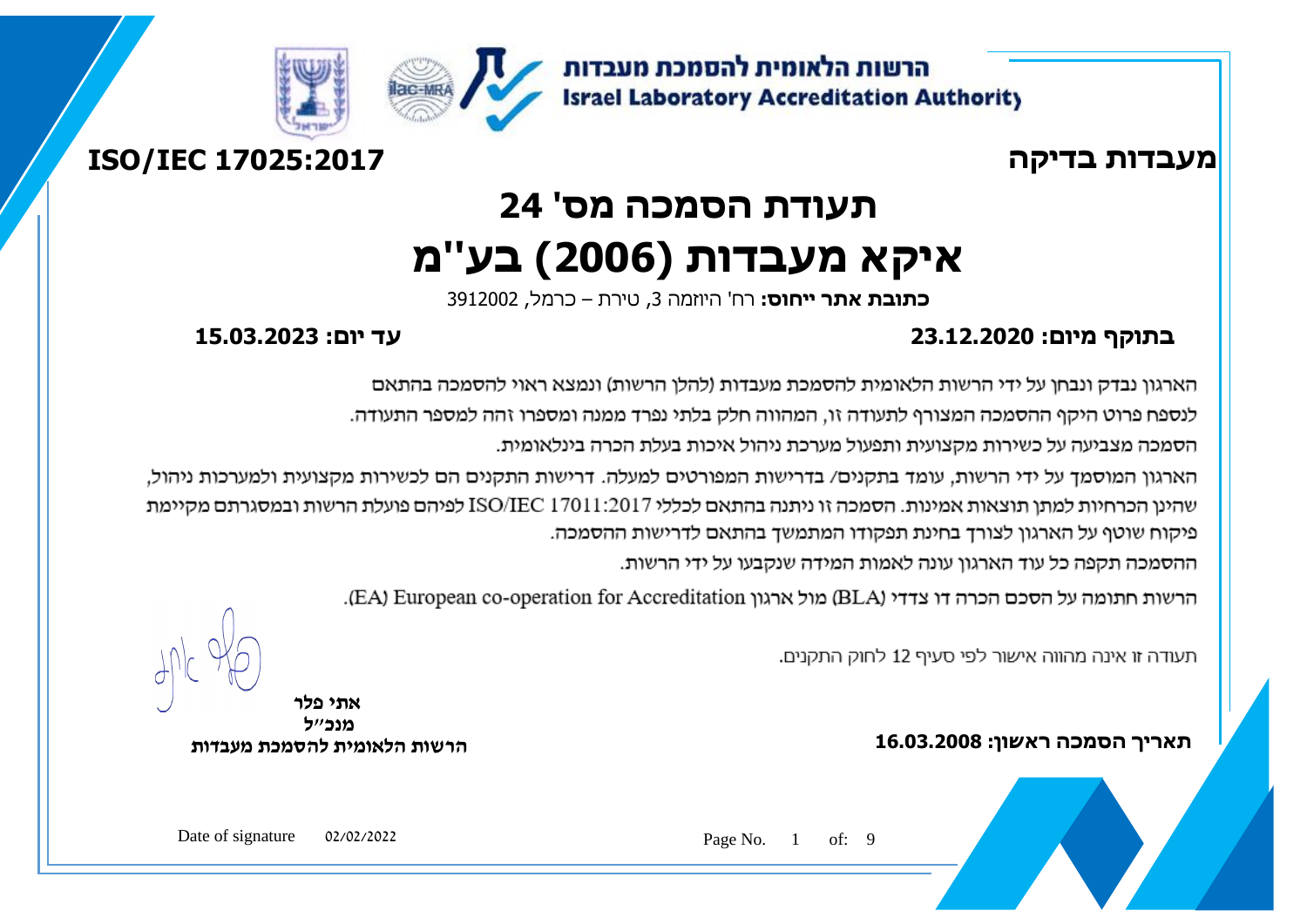



## **Testing Laboratories**

# **ISO/IEC 17025:2017**

# **Accreditation Certificate No. 24 Ika Laboratories (2006) Ltd.**

**Main site address:** 3 Hayozma St.,Tirat –Carmel ,3912002 , Israel

### **Valid from: 23.12.2020 Until: 15.03.2023**

The organization was assessed by the Israel Laboratory Accreditation Authority (ISRAC) and found to be worthy of accreditation to the detailed schedule attached.

The schedule is an integral part of this certificate and is numbered with the above certificate number.

Accreditation demonstrates technical competence and operation of an internationally recognized quality management system. The organization accredited by ISRAC complies with the standards/requirements mentioned above, meets the technical competence requirements and management system requirements that are necessary for it to consistently deliver technically competent results. This accreditation is granted in accordance with the requirements of ISO/IEC 17011:2017, and entails periodic surveillance and reassessment by ISRAC to ensure that the organization continues to comply with the accreditation requirements.

The accreditation is valid provided that the organization continues to meet the criteria as laid down by ISRAC. ISRAC is an EA-BLA (European co-operation for Accreditation Bi-Lateral Agreement) signatory.

This certificate does not constitute an approval in accordance with article 12 of the standard law.

### **Date of first accreditation: 16.03.2008 General Manager**

# **Israel Laboratory Accreditation Authority Etty Feller**

Date of signature 02/02/2022 Page No. 2 of: 9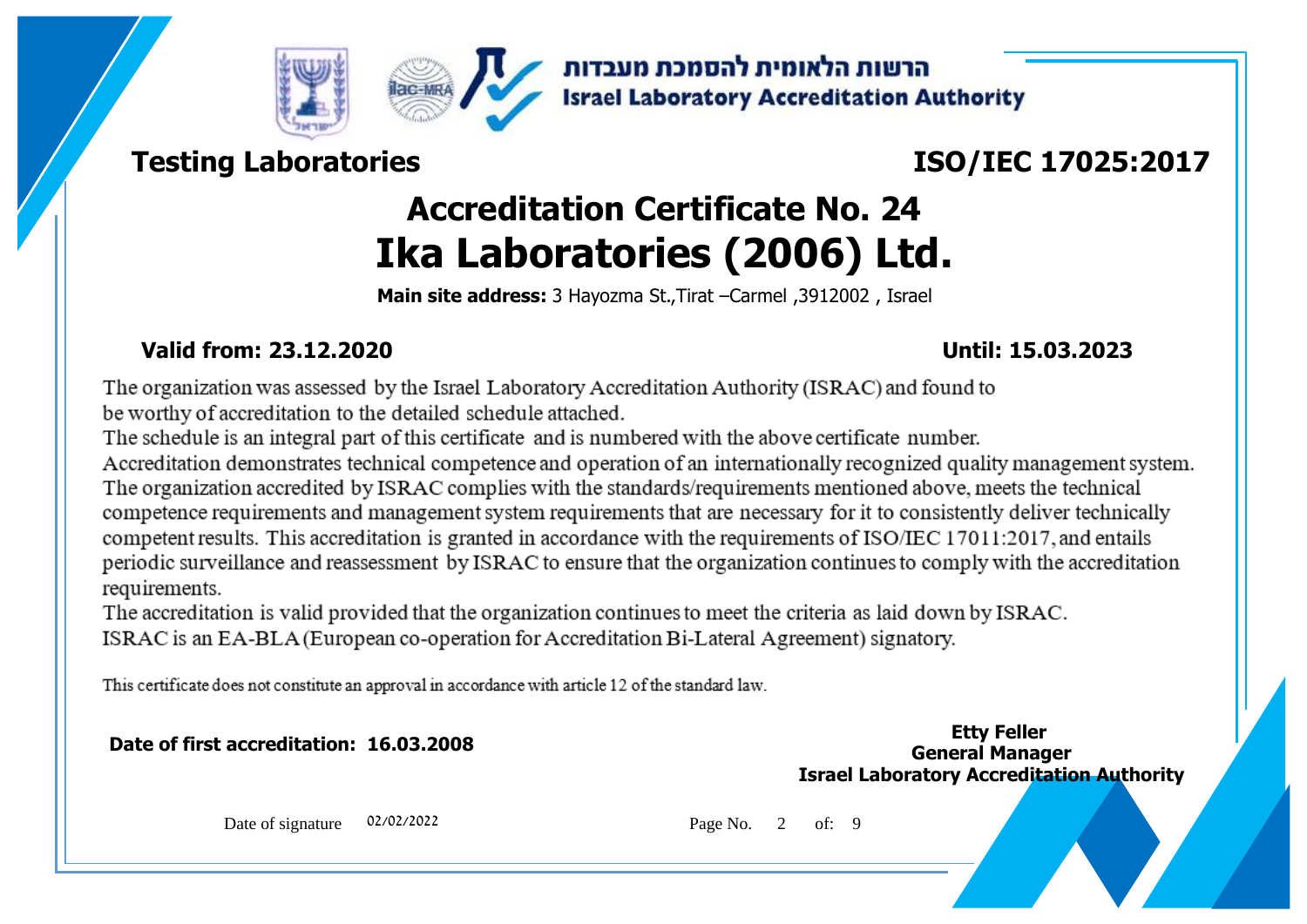

*Name and Address***: Ika Laboratories (2006) Ltd.**  3 Hayozma St., P.O.Box 2107, Tirat –Carmel, 3912002 , Israel **Laboratory name Address Phone** 04-8211631 **Fax** 04-8211637 **E-Mail**  $\frac{\text{info@ikalabs.co.id}}{}$ 

- *<sup>P</sup>* **Main: Tirat Carmel Definitions:**
- *P1* **Kiryat Bialik** +972-4-8401144

Main site:

A central site where the quality system is controlled for all sites where tests, calibrations or sampling are preformed.

Permanent site (Branch):

Permanent or temporary site existing longer than 6 months where at, or from which, the activities part of the accreditation schedule are preformed.

Site: P or T or M , P-Permanent, T-Temporary, M-Mobile

A permanent (P) or temporary (T) place, or a stationary or mobile (M) facility, at or from which the organization performs activities forming part of its scope of accreditation, starting from sampling to final issuance of a report or certificate and / or quality system activities. A temporary (T) site is a site established under the responsibility of an accredited permanent site. All activities performed at a temporary site are the responsibility of the permanent site. An outdoors work is also considered to be a temporary site. Temporary site will be a site that involves work for special project and the activity will be defined in time (up to 2 years).

Type of Scopes: A- Fixed, C- Flexible scope in analytical tests : Type of matrix, analytes, experimental systems and/or analytical characteristics may be subject to changes, in accordance with the laboratory's approved and documented procedures. For details, please refer to the list of Accredited Tests, available from the laboratory upon request.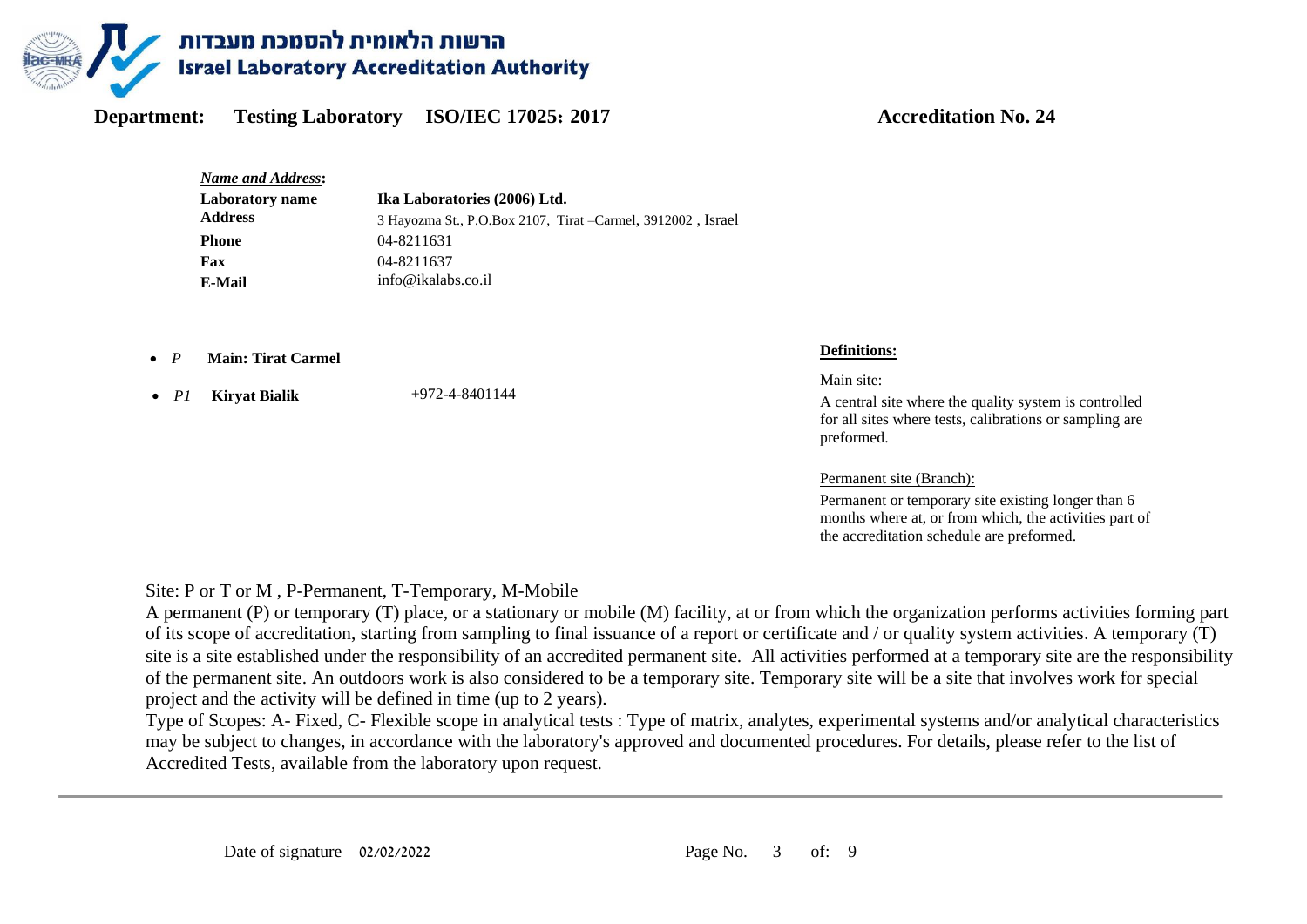

| <b>Item</b> Scope<br>Type | <b>Site</b> |                                                  | <b>Materials / Products Tested</b> | <b>Types of Test / Properties Measured</b>   | <b>Standard / Method</b>             | <b>Opinion</b> and<br><i>Interpretation</i> | <b>Remarks</b>                                |
|---------------------------|-------------|--------------------------------------------------|------------------------------------|----------------------------------------------|--------------------------------------|---------------------------------------------|-----------------------------------------------|
|                           |             | <b>Group of Products: Metalic and Nonmetalic</b> |                                    |                                              |                                      |                                             | משפחת מוצרים: <i>מתכות וחומרים אל מתכתיים</i> |
|                           |             | <b>Chemical Testing, Spectroscopy</b>            |                                    |                                              |                                      |                                             | בדיקות כימיות, ספקטרוסקופיה                   |
|                           |             | Low alloy steels                                 |                                    | Chemical composition test   פלדות דלות סגסוג | In house procedure   בדיקת הרכב כימי | $---$                                       |                                               |

| <b>Item</b> | <b>Scope</b><br>Type    | <b>Site</b> |                                                           | <b>Materials / Products Tested</b> |                                                | <b>Types of Test / Properties Measured</b>         | Standard /<br><b>Method</b>  | <b>Opinion</b> and<br><i>Interpretation</i> | <b>Remarks</b>                                              |
|-------------|-------------------------|-------------|-----------------------------------------------------------|------------------------------------|------------------------------------------------|----------------------------------------------------|------------------------------|---------------------------------------------|-------------------------------------------------------------|
|             |                         |             | <b>Group of Products: Metalic and Nonmetalic, Plastic</b> |                                    |                                                |                                                    |                              |                                             | משפחת מוצרים: <i>מתכות וחומרים אל מתכתיים, פלסטיק</i>       |
|             | <b>Physical Testing</b> |             |                                                           |                                    |                                                |                                                    |                              |                                             | בדיקות פיזיקליות                                            |
| 2           | A                       | P           | Metallic materials                                        | חומרים מתכתיים                     | Bending test                                   |                                                    | BS EN ISO 5173   בדיקת כפיפה | $---$                                       | Meet requirements of<br><b>ASME IX</b><br>AWS D1.1          |
|             |                         |             |                                                           |                                    |                                                |                                                    |                              |                                             | <b>AWS D1.2</b>                                             |
| 3           | А                       | P           | Metallic materials                                        | חומרים מתכתיים                     | Charpy impact method using<br>V-notch test     | ASTM-E-23   בדיקת נגיפה בשיטת שארפי                |                              | $\cdots$                                    | <b>ASTM</b> = American Society for Testing<br>and Materials |
|             | A                       | P           | Metallic materials                                        | חומרים מתכתיים                     | Charpy impact method using<br>V-notch test     | EN-ISO 148-1   בדיקת נגיפה בשיטת שארפי             |                              | $---$                                       |                                                             |
| 5           | A                       | P           | Metallic materials                                        | חומרים מתכתיים                     | Macroetching                                   | ASTM-E-340   בדיקת מאקרו איכול                     |                              | $---$                                       |                                                             |
| 6           | A                       | D           | Metallic materials                                        | חומרים מתכתיים                     | Microhardness testing<br>Vickers hardness test | ASTM-E-384   בדיקת מיקרוקשיות<br>בדיקת קשיות ויקרס |                              | $---$                                       |                                                             |
| $\tau$      | A                       | P           | Metallic materials                                        | חומרים מתכתיים                     | Tension testing                                | ASTM-E-8   בדיקת מתיחה                             |                              | ---                                         |                                                             |
| 8           | A                       | P           | Metallic materials                                        | חומרים מתכתיים                     | Tensile testing at ambient<br>temperature      |                                                    | ISO 6892 part 1              | ---                                         |                                                             |
| 9           | A                       | P           | Metallic materials                                        | חומרים מתכתיים                     | Vickers hardness test - test<br>method         | בדיקת קשיות בשיטת ויקרס   ISO 6507 part 1          |                              | $---$                                       |                                                             |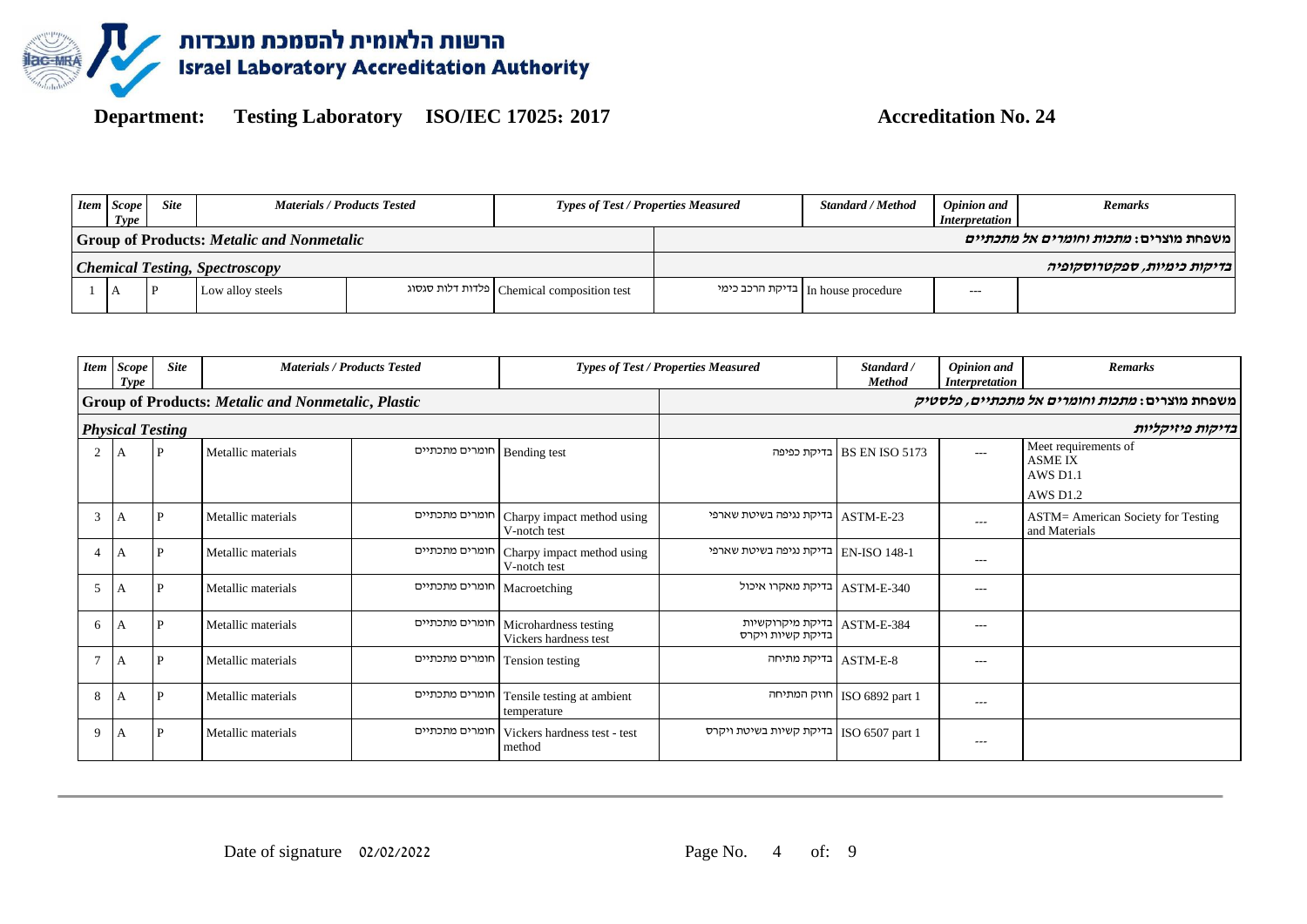

|                                                           | <b>Item</b> Scope<br>Type | <b>Site</b>             | <b>Materials / Products Tested</b> |  |                                                                                     | <b>Types of Test / Properties Measured</b>                       | Standard /<br><b>Method</b> | <b>Opinion</b> and<br><i>Interpretation</i> | <b>Remarks</b>                                        |
|-----------------------------------------------------------|---------------------------|-------------------------|------------------------------------|--|-------------------------------------------------------------------------------------|------------------------------------------------------------------|-----------------------------|---------------------------------------------|-------------------------------------------------------|
| <b>Group of Products: Metalic and Nonmetalic, Plastic</b> |                           |                         |                                    |  |                                                                                     |                                                                  |                             |                                             | משפחת מוצרים: <i>מתכות וחומרים אל מתכתיים, פלסטיק</i> |
|                                                           |                           | <b>Physical Testing</b> |                                    |  |                                                                                     |                                                                  |                             |                                             | בדיקות פיזיקליות                                      |
| $10\quad A$                                               |                           | P                       | Metallic specimens                 |  | Macro Vickers hardness   חומרים מתכתיים                                             | ASTM-E92   בדיקת מאקרו קושיות ויקרס                              |                             | $---$                                       |                                                       |
| $11 \mathsf{A}$                                           |                           |                         | Metallic specimens                 |  | Neight of zinc coating per   חומרים מתכתיים<br>unit area by chemical<br>dissolution | SI 313 -section   בדיקת משקל ציפוי אבץ ליחידת שטח<br>בהמסה כימית |                             | $---$                                       |                                                       |
| 12                                                        |                           |                         | Metallographic specimens           |  | דגמים מטלוגרפים Practice for preparation of<br>metallographic specimens             | ASTM-E-3   הכנת דגמים מטלוגרפיים                                 |                             | $---$                                       | Except section 10                                     |

|                                  | <b>Item</b> Scope<br>Type | <b>Site</b> |                                                               | <b>Materials / Products Tested</b>        | <b>Types of Test / Properties Measured</b>                        | Standard /<br><b>Method</b>                          | <b>Opinion</b> and<br><i>Interpretation</i> | <b>Remarks</b> |                                                                                                                          |
|----------------------------------|---------------------------|-------------|---------------------------------------------------------------|-------------------------------------------|-------------------------------------------------------------------|------------------------------------------------------|---------------------------------------------|----------------|--------------------------------------------------------------------------------------------------------------------------|
|                                  |                           |             | Group of products: Non Destructive Testing (NDT)              |                                           |                                                                   |                                                      |                                             |                | משפחת מוצרים: <i>בדיקות לא הורסות (NDT</i> )                                                                             |
| <b>Radiographic Testing (RT)</b> |                           |             |                                                               |                                           |                                                                   |                                                      |                                             |                | בדיקות ברדיוגרפיה RT                                                                                                     |
| 13                               | I A                       | T1          | Light and dense metals<br>including castings                  | מתכות קלות וכבדות כולל<br>יציקות          | Radiographic testing of metallic<br>castings                      | ASTM-E-1030   בדיקות רדיוגרפיות של יציקות<br>מתכתיות |                                             | $---$          | Ir 192, 50 kV - 250 kV<br>Meets requirements SI 1225 section<br>11.9.6, SI 127 part 1 section 7.4, AWS<br>D1.1 section 6 |
| $14$ A                           |                           | T1          | Light and dense metals<br>including castings and<br>weldments | מתכות קלות וכבדות כולל<br>יציקות וריתוכים | Radiographic testing                                              | ASTM-E-94   בדיקות רדיוגרפיות                        |                                             | $---$          | Ir 192, 50 kV - 250 kV<br>Meets requirements SI 1225 section<br>11.9.6, SI 127 part 1 section 7.4, AWS<br>D1.1 section 6 |
| 15                               | A                         | T1          | Light and dense metals<br>including weldments                 | ריתוכים                                   | מתכות קלות וכבדות כולל   Radiographic examination of<br>weldments | ASTM-E-1032   בדיקות רדיוגרפיות של רתכים             |                                             | ---            | Ir 192, 50 kV - 250 kV<br>Meets requirements SI 1225 section<br>11.9.6, SI 127 part 1 section 7.4, AWS<br>D1.1 section 6 |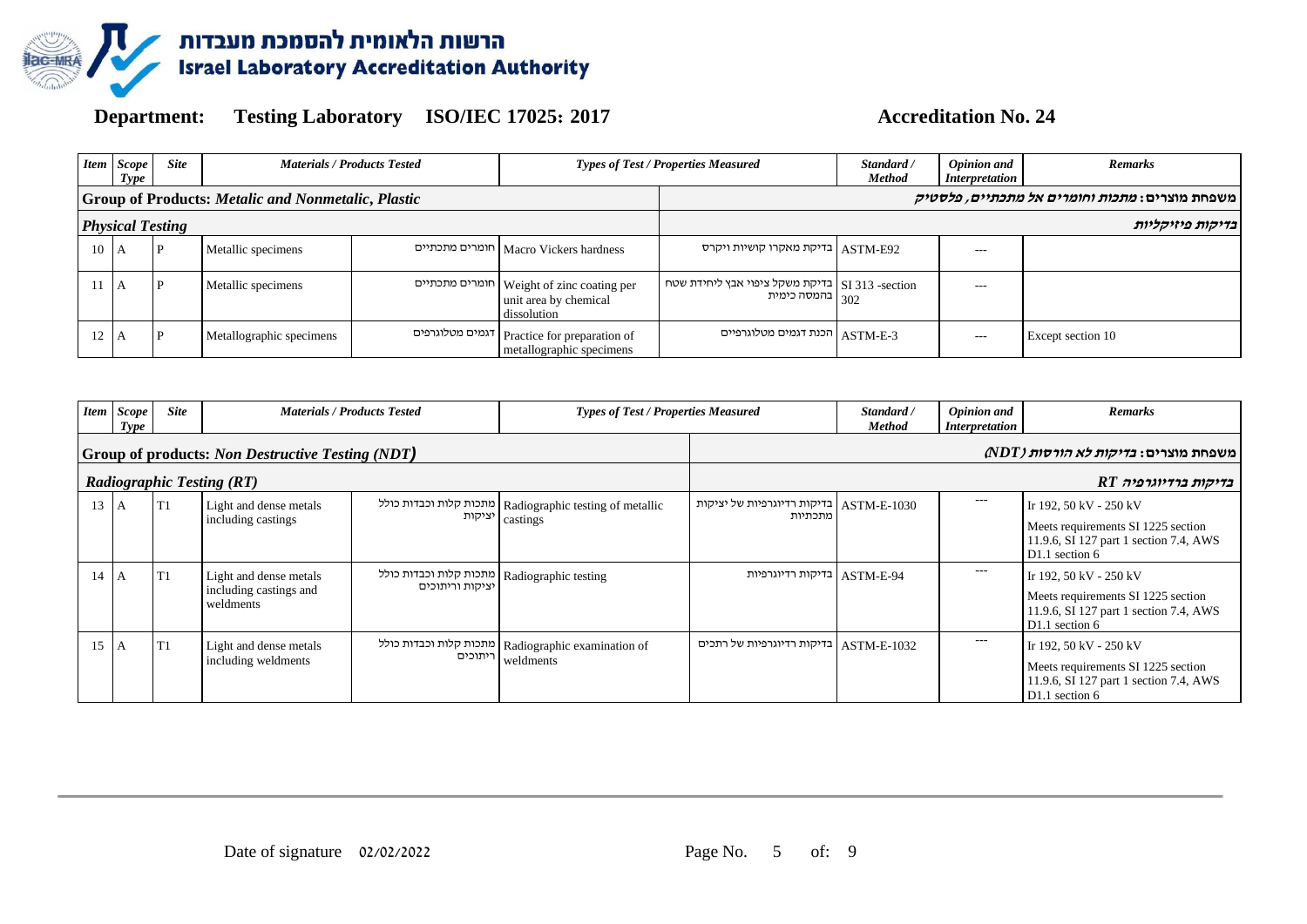

|    | Item Scope<br><b>Type</b>                        | <b>Site</b>    | <b>Materials / Products Tested</b>                                                                                                                            |                                                                                                        | Types of Test / Properties Measured                       |                                                   | Standard /<br><b>Method</b> | <b>Opinion</b> and<br><i>Interpretation</i> | <b>Remarks</b>                                                                                                           |
|----|--------------------------------------------------|----------------|---------------------------------------------------------------------------------------------------------------------------------------------------------------|--------------------------------------------------------------------------------------------------------|-----------------------------------------------------------|---------------------------------------------------|-----------------------------|---------------------------------------------|--------------------------------------------------------------------------------------------------------------------------|
|    | Group of products: Non Destructive Testing (NDT) |                |                                                                                                                                                               |                                                                                                        |                                                           |                                                   |                             |                                             | משפחת מוצרים: <i>בדיקות לא הורסות (NDT</i> )                                                                             |
|    | <b>Radiographic Testing (RT)</b>                 |                |                                                                                                                                                               |                                                                                                        |                                                           |                                                   |                             |                                             | בדיקות ברדיוגרפיה RT                                                                                                     |
| 16 | l A                                              | T1             | Light and dense metals<br>including castings,<br>forgings, pipelines,<br>machined parts and welds,<br>buildings, concrete<br>materials and<br>Infrastructures | יציקות, חישולים, צנרת.<br>חומרים מעובדים, ריתוכים<br>ומבנים תעופתיים, מבנים,<br>חומרים בטוניים ותשתיות | מתכות קלות וכבדות כולל Radiographic examination           | בדיקות רדיוגרפיות                                 | ASTM-E-1742                 | $---$                                       | Ir 192, 50 kV - 250 kV<br>Meets requirements SI 1225 section<br>11.9.6, SI 127 part 1 section 7.4, AWS<br>D1.1 section 6 |
| 17 | ΙA.                                              | T1             | Gas supply systems-<br>welding steel pipework                                                                                                                 | מערכות אספקת גז- עבודות<br>ריתוכי צנרת                                                                 | Nondestructive examination                                | בדיקות אל הרס EN 12732                            |                             | $---$                                       |                                                                                                                          |
| 18 | А                                                | T1             | Light and dense metals<br>including castings and<br>weldments                                                                                                 | מתכות קלות וכבדות כולל<br>יציקות וריתוכים                                                              | Nondestructive examination                                | בדיקות אל הרס                                     | <b>ASME V</b> article 2     | $\cdots$                                    | Ir 192, 50 kV - 250 kV<br>Meets requirements: ASME I, ASME<br>VIII, ASME IX, ASME B31.1, ASME<br>B31.3, ASME B31.8,      |
| 19 | ΙA.                                              | T1             | Light and dense metals<br>including castings and<br>weldments                                                                                                 | מתכות קלות וכבדות כולל<br>יציקות וריתוכים                                                              | Requirements for steel pipeline<br>transportation systems | NEN 3650   דרישות למערכות להולכת גז<br>מצנרת פלדה |                             | $\cdots$                                    | Ir 192, Se 75<br>15 kV - 320 kV                                                                                          |
| 20 | A                                                | T <sub>1</sub> | Welds                                                                                                                                                         | ריתוכים                                                                                                | Radiographic examination                                  | EN 1435 EN                                        |                             | $---$                                       | Ir 192, 50 kV - 250 kV<br>Meets requirements SI 1225 section<br>11.9.6, SI 127 part 1 section 7.4, AWS<br>D1.1 section 6 |
| 21 | A                                                | T1             | Welding pipelines and<br>related facilities                                                                                                                   | ריתוכי צנרת ומתקנים                                                                                    | Nondestructive examination                                | בדיקות אל הרס                                     | API 1104 part 9             | $---$                                       | API= American Petroleum Institute                                                                                        |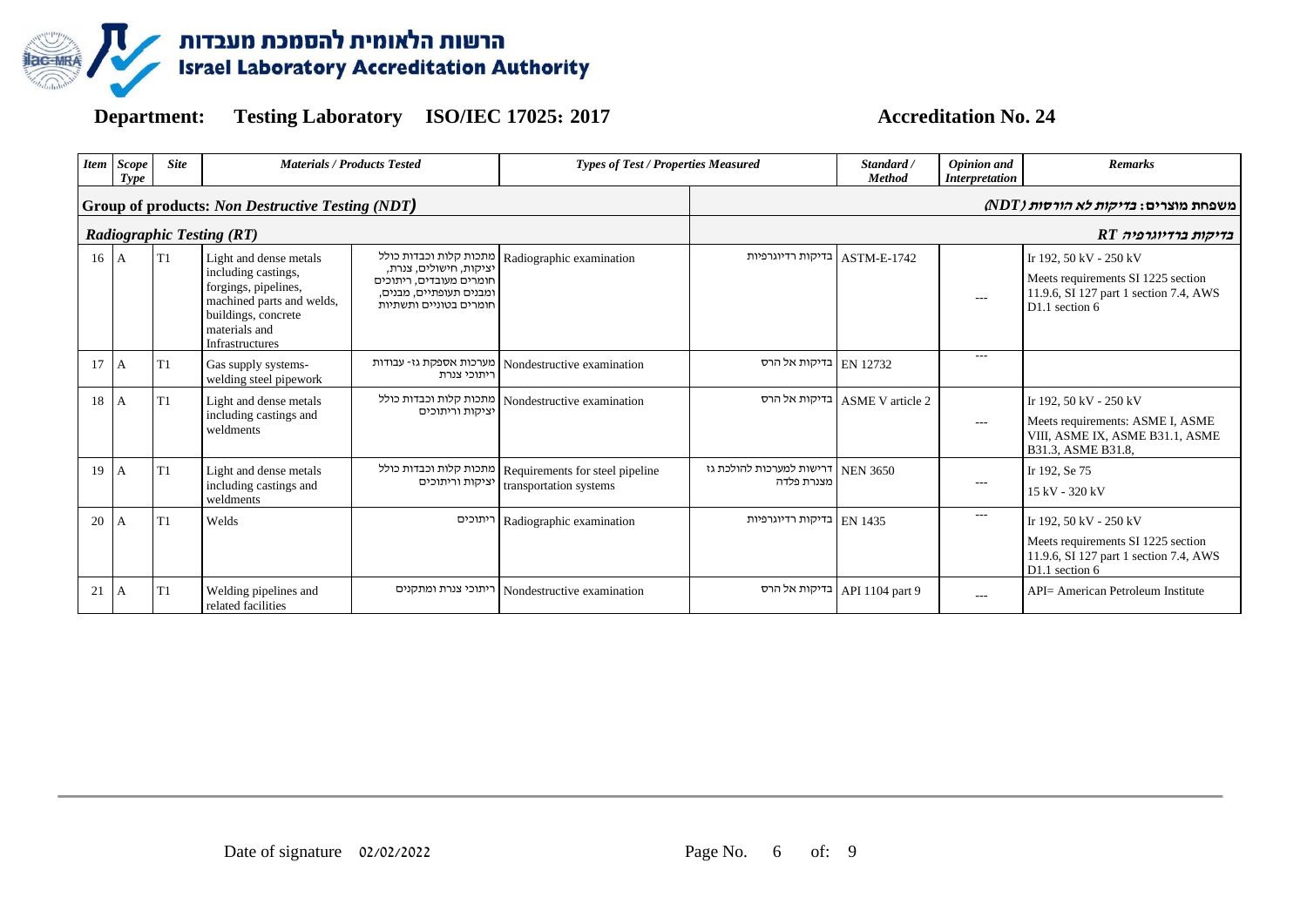

|    | <b>Item</b> Scope<br>Type | <b>Site</b> | <b>Materials / Products Tested</b>                            |                  |                               | <b>Types of Test / Properties Measured</b><br>Standard /<br><b>Method</b> |                 | <b>Opinion</b> and<br><b>Interpretation</b> | <b>Remarks</b>                                                                                                                                                                                                                                                                         |
|----|---------------------------|-------------|---------------------------------------------------------------|------------------|-------------------------------|---------------------------------------------------------------------------|-----------------|---------------------------------------------|----------------------------------------------------------------------------------------------------------------------------------------------------------------------------------------------------------------------------------------------------------------------------------------|
|    |                           |             | Group of products: Non Destructive Testing (NDT)              |                  |                               |                                                                           |                 |                                             | משפחת מוצרים: <i>בדיקות לא הורסות (NDT)</i>                                                                                                                                                                                                                                            |
|    |                           |             | Surface and Near-Surface Discontinuity Detection (MT, PT, VT) |                  |                               |                                                                           |                 |                                             | ביקורת אי רציפויות החשופות לפני השטח או קרוב לפני השטח (MT, PT, VT)                                                                                                                                                                                                                    |
| 22 | A                         | P1; T1      | Ferromagnetic metals                                          | מתכות פרומגנטיות | Magnetic particle examination | ASTM-E-1444   בדיקת חלקיקים מגנטיים                                       |                 |                                             | P1 & P2: Examination by<br>electromagnetic and permanent yoke.                                                                                                                                                                                                                         |
|    |                           |             |                                                               |                  |                               |                                                                           |                 | $---$                                       | Meets requirements regarding the<br>materials/products tested as in: SI 1225<br>section 11.9.6, SI 127 part 1 section 7.4,<br>AWS D1.1                                                                                                                                                 |
| 23 | А                         | P1; T1      | Ferromagnetic metals                                          | מתכות פרומגנטיות | Magnetic particle examination | EN 1290   בדיקת חלקיקים מגנטיים                                           |                 |                                             | <b>EN= European Standards</b>                                                                                                                                                                                                                                                          |
|    |                           |             |                                                               |                  |                               |                                                                           |                 |                                             | P1 & P2: Examination by<br>electromagnetic and permanent yoke.                                                                                                                                                                                                                         |
|    |                           |             |                                                               |                  |                               |                                                                           |                 | $---$                                       | Meets requirements regarding the<br>materials/products tested as in: SI 1225<br>section 11.9.6, SI 127 part 1 section 7.4,<br>AWS D1.1, ASME V article 7, ASME<br>B31.1, ASME B31.3, ASME B31.8,<br><b>ASME VIII</b>                                                                   |
| 24 | A                         | P1; T1      | Ferromagnetic metals                                          | מתכות פרומגנטיות | Magnetic particle examination | בדיקת חלקיקים מגנטיים                                                     | <b>NEN 3650</b> | $--$                                        | P1 & P2: Examination by<br>electromagnetic and permanent yoke.<br>Meets requirements regarding the<br>materials/products tested as in: SI 1225<br>section 11.9.6, SI 127 part 1 section 7.4,<br>AWS D1.1, ASME V article 7, ASME<br>B31.1, ASME B31.8, ASME B31.3,<br><b>ASME VIII</b> |
| 25 | A                         | P1; T1      | Ferromagnetic metals                                          | מתכות פרומגנטיות | Magnetic particle examination | בדיקת חלקיקים מגנטיים                                                     | EN 12732        | $\qquad \qquad -$                           | P1 & P2: Examination by<br>electromagnetic and permanent yoke.<br>Meets requirements regarding the<br>materials/products tested as in: SI 1225<br>section 11.9.6, SI 127 part 1 section 7.4,<br>AWS D1.1, ASME V article 7, ASME<br>B31.1, ASME B31.3 ASME B31.8,<br><b>ASME VIII</b>  |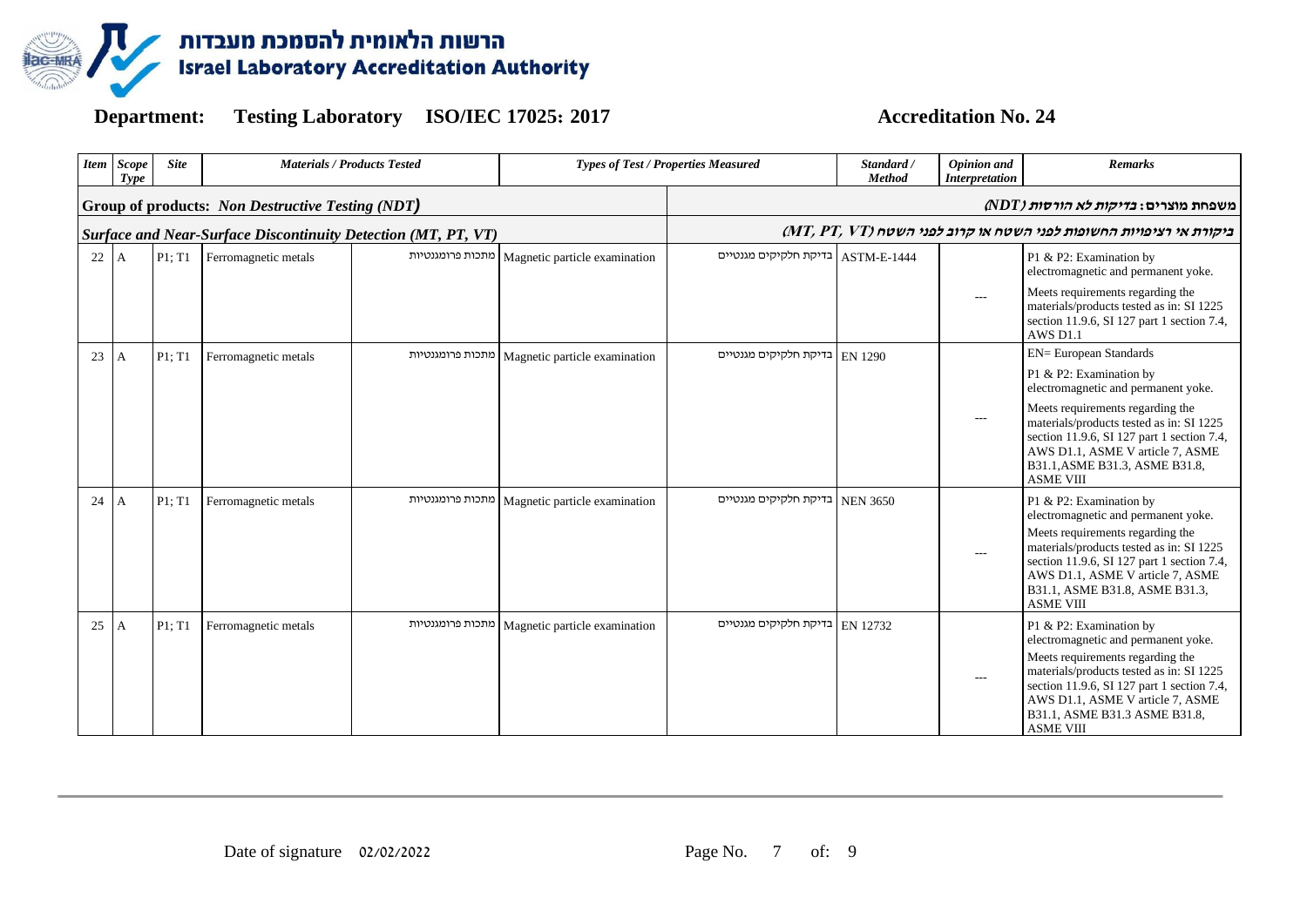

|    | Item Scope<br>Type | <b>Site</b> | <b>Materials / Products Tested</b>                                                                                                                |                                                                                                      | <b>Types of Test / Properties Measured</b>                              |                                                    | Standard /<br><b>Method</b> | Opinion and<br><b>Interpretation</b> | <b>Remarks</b>                                                                                                                                                                                                                                                                         |
|----|--------------------|-------------|---------------------------------------------------------------------------------------------------------------------------------------------------|------------------------------------------------------------------------------------------------------|-------------------------------------------------------------------------|----------------------------------------------------|-----------------------------|--------------------------------------|----------------------------------------------------------------------------------------------------------------------------------------------------------------------------------------------------------------------------------------------------------------------------------------|
|    |                    |             | Group of products: Non Destructive Testing (NDT)                                                                                                  |                                                                                                      |                                                                         | משפחת מוצרים: <i>בדיקות לא הורסות (NDT)</i>        |                             |                                      |                                                                                                                                                                                                                                                                                        |
|    |                    |             | <b>Surface and Near-Surface Discontinuity Detection (MT, PT, VT)</b>                                                                              |                                                                                                      |                                                                         |                                                    |                             |                                      | ביקורת אי רציפויות החשופות לפני השטח או קרוב לפני השטח (MT, PT, VT)                                                                                                                                                                                                                    |
| 26 | $\mathbf{A}$       | P1: T1      | Ferromagnetic metals                                                                                                                              | מתכות פרומגנטיות                                                                                     | Magnetic particle examination                                           | API 1104 part 9   בדיקת חלקיקים מגנטיים            |                             | $\qquad \qquad -$                    | P1 & P2: Examination by<br>electromagnetic and permanent yoke.<br>Meets requirements regarding the<br>materials/products tested as in: SI 1225<br>section 11.9.6, SI 127 part 1 section 7.4,<br>AWS D1.1, ASME V article 7, ASME<br>B31.1, ASME B31.3, ASME B31.8,<br><b>ASME VIII</b> |
| 27 | A                  | P1.T1       | Light and dense metals<br>including castings,<br>forgings, pipelines,<br>machined parts and welds                                                 | מתכות קלות וכבדות כולל<br>יציקות, חישולים, צנרת,<br>חומרים מעובדים וריתוכים                          | Liquid penetrant examination                                            | בדיקת נוזלים חודרים                                | ASTM-E-165                  | $--$                                 | Meets requirements regarding the<br>materials/products tested as in: SI 1225<br>section 11.9.6, SI 127 part 1 section 7.4,<br>AWS D1.1                                                                                                                                                 |
| 28 | А                  | P1          | Light and dense metals<br>including castings,<br>forgings, pipelines,<br>machined parts and welds<br>including aerospace<br>structures components | מתכות קלות וכבדות כולל<br>יציקות, חישולים, צנרת,<br>חומרים מעובדים, ריתוכים<br>ורכיבי מבנים תעופתיים | Liquid penetrant examination                                            | בדיקת נוזלים חודרים                                | <b>ASTM-E-1417</b>          | $---$                                | Meets requirements regarding the<br>materials/products tested as in: SI 1225<br>section 11.9.6, SI 127 part 1 section 7.4,<br><b>AWS D1.1</b>                                                                                                                                          |
| 29 | А                  | P1, T1      | Light and dense metals<br>including castings,<br>forgings, pipelines,<br>machined parts and<br>weldments                                          | מתכות קלות וכבדות כולל<br>יציקות, חישולים, צנרת,<br>חומרים מעובדים וריתוכים                          | Visible penetrant examination<br>using the solvent removable<br>process | בדיקת נוזלים חודרים באור<br>נראה בתהליך הסרה בממס  | <b>ASTM-E-1220</b>          | $---$                                | Meets requirements regarding the<br>materials/products tested as in: SI 1225<br>section 11.9.6, SI 127 part 1 section 7.4,<br>AWS D1.1                                                                                                                                                 |
| 30 | A                  | P1          | Light and dense metals<br>including castings,<br>forgings, pipelines,<br>machined parts and<br>weldments                                          | מתכות קלות וכבדות כולל<br>יציקות, חישולים, צנרת,<br>חומרים מעובדים וריתוכים                          | Visible penetrant examination<br>using the water washable<br>process    | בדיקת נוזלים חודרים באור<br>נראה בתהליד שטיפה במים | <b>ASTM E-1418</b>          | $---$                                | Meets requirements regarding the<br>materials/products tested as in: SI 1225<br>section 11.9.6, SI 127 part 1 section 7.4,<br>AWS D1.1                                                                                                                                                 |
| 31 | А                  | T1          | Gas supply systems-<br>welding steel pipework                                                                                                     | מערכות אספקת גז- עבודות<br>ריתוכי צנרת                                                               | Nondestructive examination                                              | בדיקות אל הרס                                      | EN 12732                    | ---                                  |                                                                                                                                                                                                                                                                                        |
| 32 | А                  | T1          | Light and dense metals<br>including castings and<br>weldments                                                                                     | מתכות קלות וכבדות כולל<br>יציקות וריתוכים                                                            | Nondestructive examination                                              | בדיקות אל הרס                                      | <b>ASME V</b> article 6     | $---$                                | Meets requirements regarding the<br>materials /products tested as in: ASME I,<br>ASME VIII, ASME B31.1, ASME<br>B31.3, ASME 31.8                                                                                                                                                       |